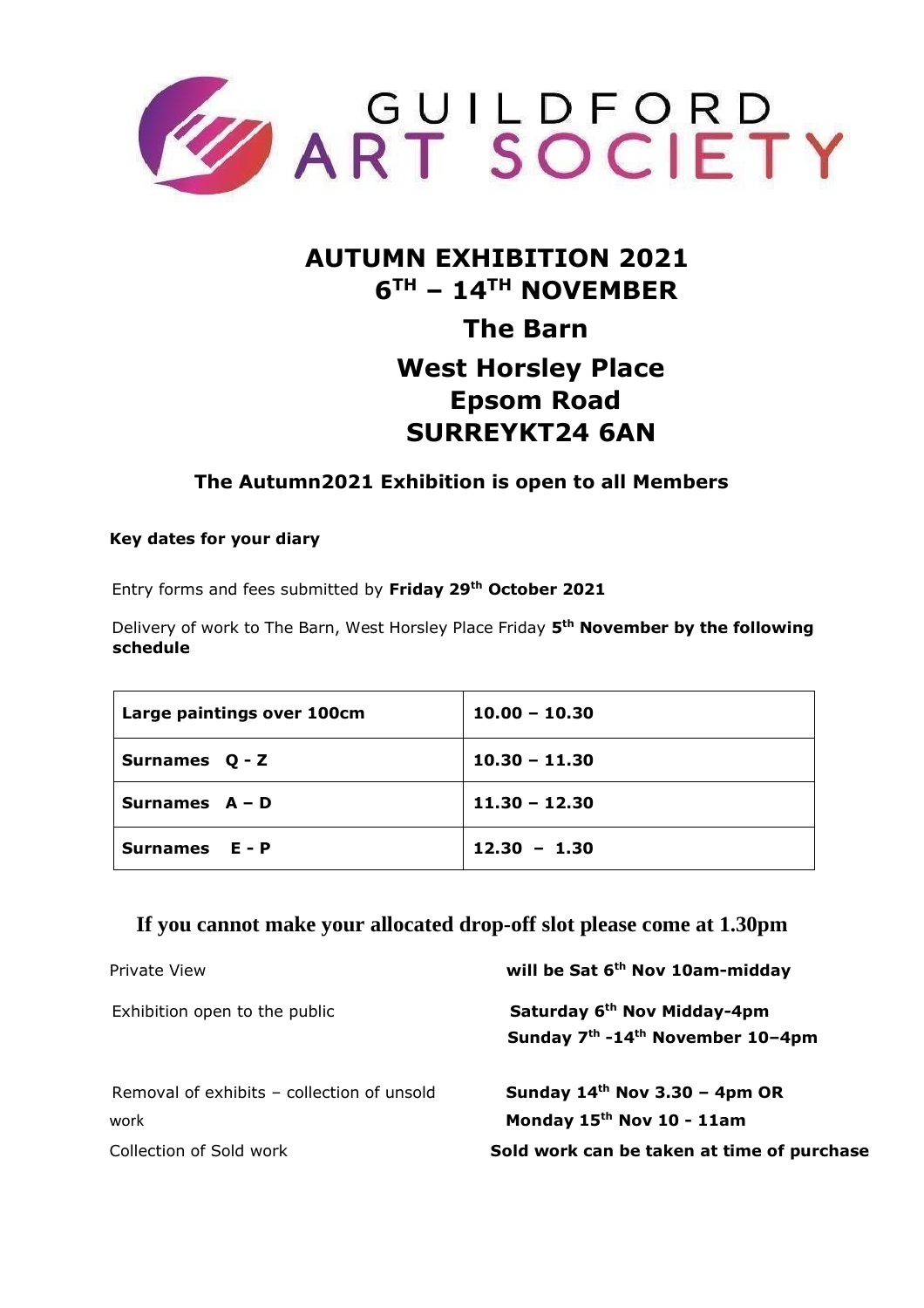#### **1. Submission of work**

Works must be original and not previously exhibited with the Society.

The following work can be submitted:

- 2 framed pictures with D hooks attached to hanging wires or string, sculptures, £10 per exhibit (£12 for paintings over 1metre in any dimension) One further reserve painting can be included **but is not to be delivered at the hand-in.** In the event of an artist selling their hung work they may replace the picture. This only applies to hung work not to browsers.
- **Mounted and wrapped art works for the browser** @ £5 per item OR 3 items for £10 OR 5 items for £12

**Each work** must be wrapped in cellophane (not cling film). Please fix a selfadhesive label to the back with the information on it as shown on Label below. No exhibits in browser deeper than 2 cm

- **4** individual craft items @ £5 per item or set. Note that small sets are counted as one item
- Small calligraphy pieces in freestanding frames will be accepted as craft items, whereas those in wall-hung frames should be entered as pictures
- Minimum Price £50

#### **2. Labels**

#### **Labels are essential for identification of items**

Your artwork will be supplied at receiving with a GAS printed label

However - each work must have **two** labels provided by the submitter with the following details:

- **Artist's name, telephone number or mobile number and e-mail address**
- **Title of work Medium Sale price**
- One label must be a **sticky label fixed to the back of the work.**
- The other must be a **tie-on label** attached by string or cord at least 20 cm long to each framed picture so that it hangs over the front of the picture from the top.

| 014-83 5624932<br>e-mail:<br>Joanwoodwardesky.com<br>TITLE of WORKS<br>" BLUE WINTER"<br>MEDIUM:<br>ACRYLICS<br>SALE PRICE:<br>£ 595 |
|--------------------------------------------------------------------------------------------------------------------------------------|
|--------------------------------------------------------------------------------------------------------------------------------------|

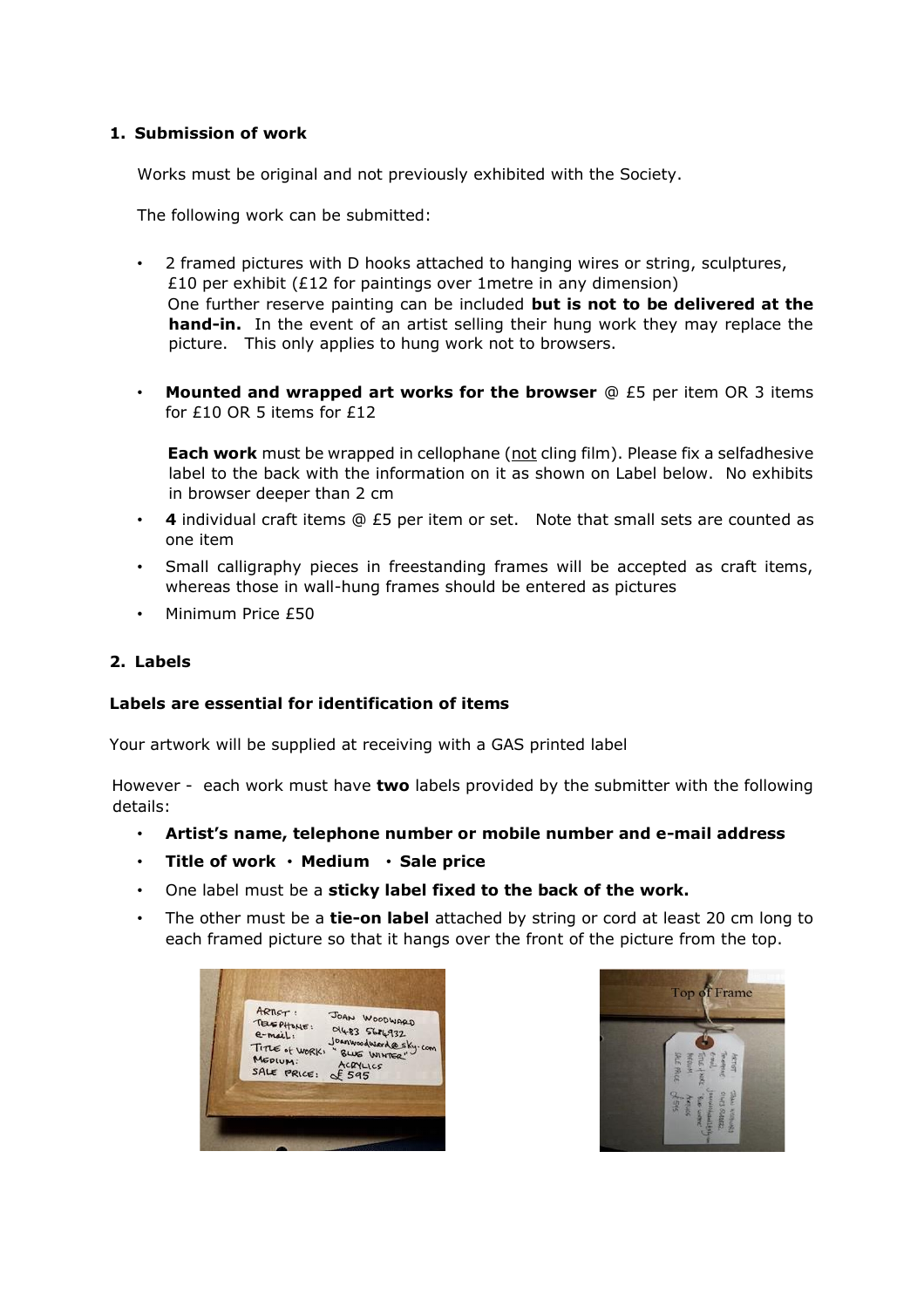Craft and sculpture exhibits must also clearly display the information described. To ensure that the details on the Entry Form and the labels for your work are identical, you are advised to complete both the form and the labels at the same time.

## **Please arrive within your allocated slot and wait as directed. You may be asked to wait by your car until called, or to queue as directed. FOLLOW THE SIGNS TO THE CAR PARK AND A STEWARD WILL DIRECT YOU TO THE RECEIVING AREA.**

**Photographing your work** Anyone who would like their paintings added to the GAS website gallery should email a jpg image to amsonart@gmail.com. Please name the image with the following convention - **artist: title: medium: size: price** 

Remember to photograph your work in good daylight and unframed with an image of above 2MB in content.

#### **3. Pricing**

#### **ALL WORK MUST BE FOR SALE**

No framed work, including sculpture, less than £100. No mounted work, drawings, etchings, prints etc., less than £50. No calligraphy less than £15 or craft work less than £50 per item. No cards should be sold at this event.

#### **4. Steward Volunteers**

- Please indicate on the entry form your three preferred sessions in the Gallery (more if you are able). All exhibitors need to volunteer for stewarding your exhibition and to commit to a minimum of three.
- It is regrettable but if you are unable to steward you may not exhibit this time as the exhibition requires high numbers of stewards UNLESS THERE ARE EXCEPTIONAL CIRCUMSTANCES. HOWEVER please do not offer to steward if you feel your health is at risk.
- To encourage sales and promote the Society, we ask Stewards to be pro-active and engage with visitors. By this we mean: greet and show visitors round, invite visitors to vote for their favorite picture and answer any questions.
- It is proposed that a committee member will be present in addition to the two volunteers to supervise Covid compliance and to help deal with sales

#### **5. Delivery of work to West Horsley Place**

Work should be delivered to West Horsley Place as per the schedule above. This should help to avoid unnecessary queueing. There is plenty of free parking and you may be asked to wait by your car until called in order to avoid any congestion.